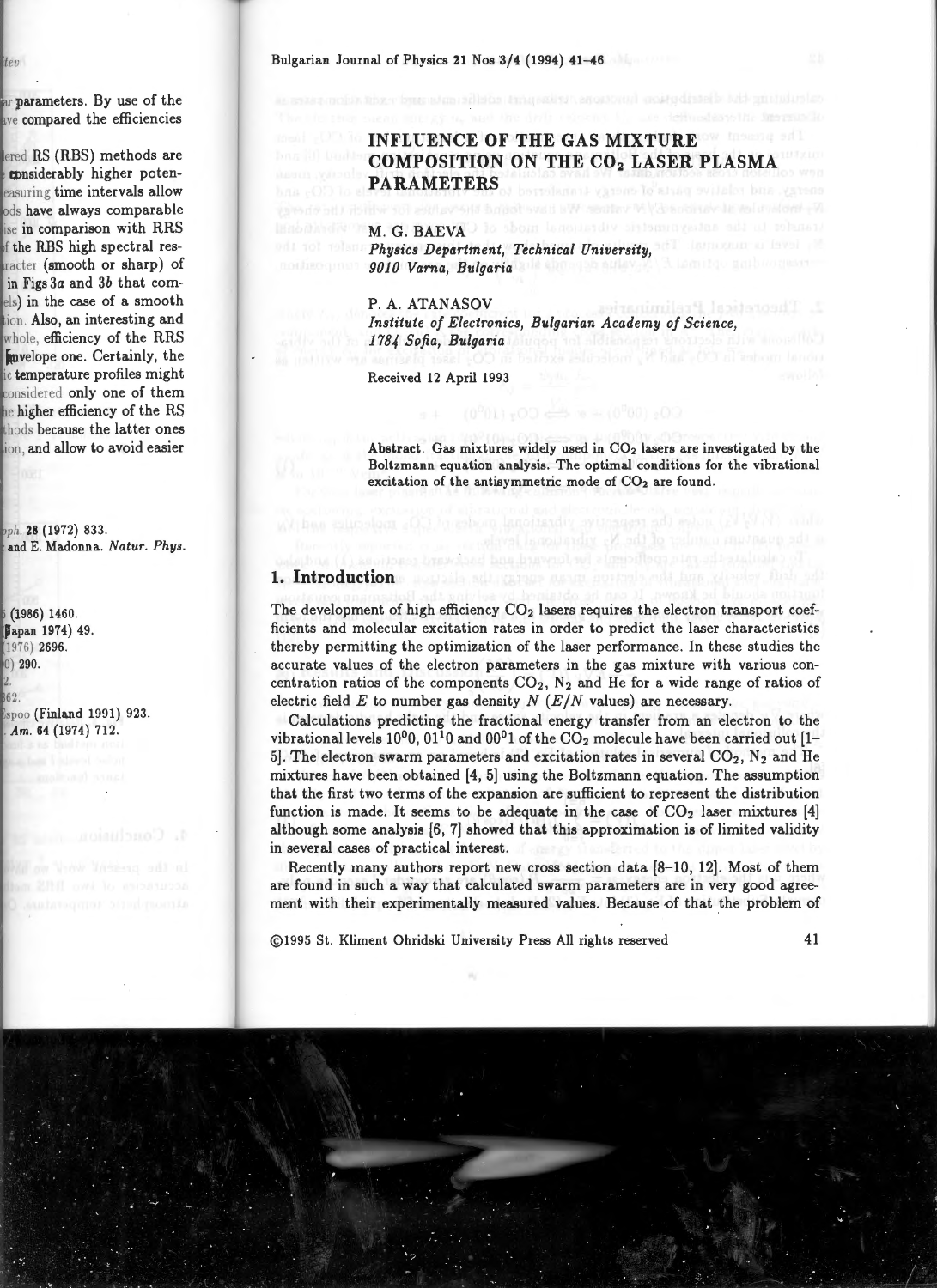calculating the distribution functions, transport coefficients and excitation rates is of current interest.

The present work deals with an investigation of a large number of  $CO<sub>2</sub>$  laser mixtures on the basis of the Boltzmann equation using a projection method [6] and new collision cross section data. We have calculated the electron drift velocity, mean energy, and relative parts of energy transferred to the vibrational levels of  $CO<sub>2</sub>$  and  $N_2$  molecules at various  $E/N$  values. We have found the values for which the energy transfer to the antisymmetric vibrational mode of  $CO<sub>2</sub>$  and the first vibrational  $N<sub>2</sub>$  level is maximal. The results obtained show that this energy transfer for the corresponding optimal  $E/N$  value depends slightly on the gas mixture composition.

## **2. Theoretical Preliminaries**

Collisions with electrons responsible for population and depopulation of the vibrational modes in  $CO_2$  and  $N_2$  molecules excited in  $CO_2$  laser plasmas are written as follows:

| $CO_2 (00^00) + e \iff CO_2 (10^00)$   | $+e$ |     |
|----------------------------------------|------|-----|
| $CO_2(00^00) + e \iff CO_2(01^00) + e$ |      |     |
| $CO_2(00^0) + e \iff CO_2(00^0) + e$   |      | (1) |
| $N_2(V_N)$ + e $\iff N_2(V_N + 1)$ + e |      |     |

where  $(V_1 V_2^1 V_3)$  notes the respective vibrational modes of  $CO_2$  molecules and  $V_N$ is the quantum number of the  $N_2$  vibrational levels.

To calculate the rate coefficients for forward and backward reactions (1) and also the drift velocity and the electron mean energy the electron energy distribution function should be known. It can be obtained by solving the Boltzmann equation, which for a stationary homogeneous plasma in a steady electric field *E* has the form  $[1]$ :

$$
-\frac{e}{m}E\nabla_V f(V) = \left(\frac{\partial f}{\partial t}\right)_c
$$
 (2)

where  $\nabla_V$  denotes a gradient in the velocity space and the right hand side term is the collisional integral.

[6] The method of numerical solution of Eq. (2) is based on an expansion of  $f(V)$ 

$$
f(V) = \sum_{j=0}^{n=1} f_j(u) P_j(\cos \theta)
$$
 (3)

. *mV2*  where *u* is the electron energy,  $u = \frac{mV^2}{2e}$ ,  $P_j(\cos \theta)$  are zero-order Legendre polynomials. Substitution of Eq. (3) into Eq. (2) leads to a system of coupled differential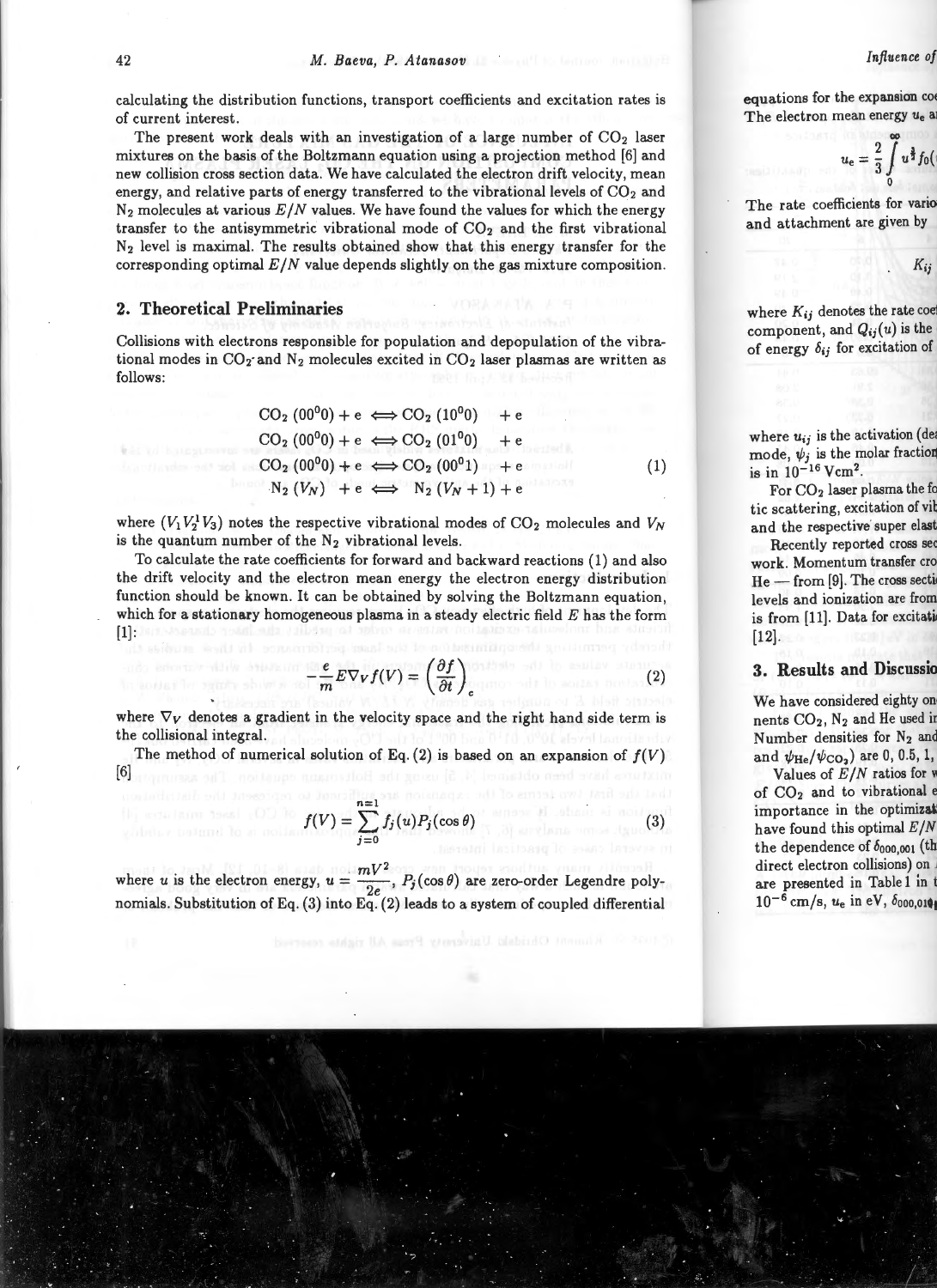equations for the expansion coefficients which is solved using the Galerkin method. The electron mean energy  $u_e$  and the drift velocity  $V_{dr}$  are defined by the formulae:

$$
u_{e} = \frac{2}{3} \int_{0}^{\infty} u^{\frac{3}{2}} f_{0}(u) du ; \qquad V_{dr} = -\frac{1}{3} \sqrt{\frac{2e}{m}} \int_{0}^{\infty} u f_{1}(u) du
$$

The rate coefficients for various collision processes such as excitation, ionization and attachment are given by

$$
K_{ij} = \sqrt{\frac{2e}{m}} \int\limits_{0}^{\infty} uQ_{ij}(u) f_0(u) du
$$

where  $K_{ij}$  denotes the rate coefficient for a process i concerning the j-th gas mixture component, and  $Q_{ij}(u)$  is the corresponding cross section in  $\AA^2$ . The relative parts of energy  $\delta_{ij}$  for excitation of vibrational modes are defined as follows:

$$
\delta_{ij} = \frac{\psi_j u_{ij} K_{ij}}{V_{\rm dr} \frac{E}{N}}
$$

where  $u_{ij}$  is the activation (deactivation) energy in eV for the respective vibrational mode,  $\psi_i$  is the molar fraction of the j-th component of the gas mixture, and  $E/N$ is in  $10^{-16}$  Vcm<sup>2</sup>.

For CO<sub>2</sub> laser plasma the following collision processes have been considered: elastic scattering, excitation of vibrational and electronic levels, ionization, dissociation and the respective super elastic vibrational and electronic collisions.

Recently reported cross section data for these processes are used in the present work. Momentum transfer cross sections for  $CO_2$  and  $N_2$  are taken from [8] and for He - from [9]. The cross section data set for excitation of vibrational and electronic levels and ionization are from [10] and the cross section of dissociative attachment is from [11]. Data for excitation of vibrational and electronic levels in  $N_2$  are from [12].

## **3. Results and Discussion**

We have considered eighty one laser mixtures with various ratios of the gas components  $CO_2$ ,  $N_2$  and He used in  $CO_2$  lasers both in pulsed and in cw laser operation. Number densities for N<sub>2</sub> and He molecules per CO<sub>2</sub> number density  $(\psi_{N_2}/\psi_{CO_2})$ and  $\psi_{\text{He}}/\psi_{\text{CO}_2}$  are 0, 0.5, 1, 2, 4, 6, 8, 10 and 20.

Values of  $E/N$  ratios for which the power transfer to the upper laser level  $00^01$ of  $CO<sub>2</sub>$  and to vibrational excitation of N<sub>2</sub> has a maximum value are of great importance in the optimization of laser performance. For every gas mixture we have found this optimal  $E/N$  value. In order to establish this value we investigated the dependence of  $\delta_{000.001}$  (the part of energy transferred to the upper laser level by direct electron collisions) on  $E/N$ . Calculated characteristics at optimal conditions are presented in Table 1 in the following order:  $(E/N)_{\text{opt}}$  in  $10^{-16}$  Vcm<sup>2</sup>,  $V_{\text{dr}}$  in  $10^{-6}$  cm/s,  $u_e$  in eV,  $\delta_{000,010}$ ,  $\delta_{000,100}$ ,  $\delta_{000,001}$ ,  $\delta_{0,1}$ .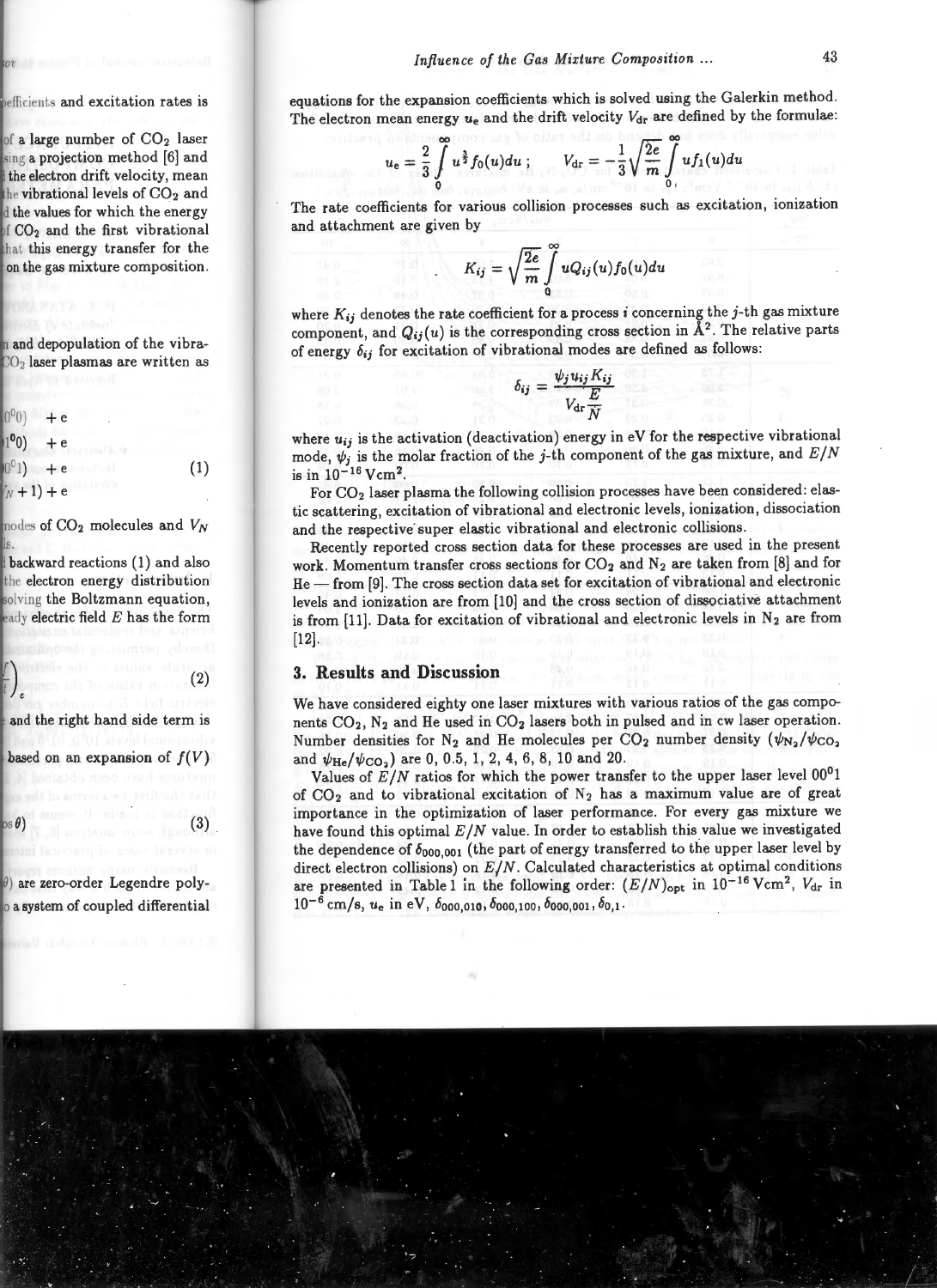Table 1 shows that the relative part of energy  $\delta_{000,001}$  for excitation of the upper laser level by collisions between  $CO<sub>2</sub>$  molecule and electrons at the optimal  $E/N$ value essentially does not depend on the ratio of gas components in practice .

| $\psi_{\rm N_2}$<br>$\psi$ CO <sub>2</sub> | $\psi_{\rm He}/\psi_{\rm CO_2}$ |             |             |      |      |      |  |
|--------------------------------------------|---------------------------------|-------------|-------------|------|------|------|--|
|                                            | 0                               | $\mathbf 1$ | $\mathbf 2$ | 4    | 8    | 20   |  |
|                                            | 2.62.                           | 1.69        | 1.39        | 1.08 | 0.70 | 0.47 |  |
|                                            | 6.91                            | 5.69        | 5.02        | 4.15 | 3.10 | 2.19 |  |
|                                            | 0.47                            | 0.50        | 0.55        | 0.57 | 0.49 | 0.49 |  |
| 0                                          | 0.22                            | 0.21        | 0.20        | 0.19 | 0.22 | 0.20 |  |
|                                            | 0.22                            | 0.21        | 0.21        | 0.21 | 0.21 | 0.20 |  |
|                                            | 0.47                            | 0.48        | 0.49        | 0.49 | 0.50 | 0.48 |  |
|                                            | 0.0                             | 0.0         | 0.0         | 0.0  | 0.0  | 0.0  |  |
|                                            | 1.75                            | 1.30        | 1.08        | 0.84 | 0.63 | 0.41 |  |
|                                            | 5.09                            | 4.50        | 4.10        | 3.56 | 2.91 | 2.08 |  |
|                                            | 0.38                            | 0.37        | 0.37        | 0.38 | 0.38 | 0.38 |  |
| 1                                          | 0.23                            | 0.23        | 0.23        | 0.21 | 0.23 | 0.22 |  |
|                                            | 0.19                            | 0.19        | 0.19        | 0.19 | 0.19 | 0.19 |  |
|                                            | 0.46                            | 0.46        | 0.46        | 0.46 | 0.46 | 0.45 |  |
|                                            | 0.12                            | 0.11        | 0.10        | 0.10 | 0.09 | 0.08 |  |
|                                            | 1.44                            | 1.13        | 0.99        | 0.80 | 0.60 | 0.41 |  |
|                                            | 4.33                            | 3.93        | 3.68        | 3.25 | 2.74 | 2.02 |  |
|                                            | 0.39                            | 0.37        | 0.38        | 0.38 | 0.37 | 0.37 |  |
| 2                                          | 0.22                            | 0.23        | 0.23        | 0.23 | 0.23 | 0.23 |  |
|                                            | 0.19                            | 0.19        | 0.19        | 0.19 | 0.19 | 0.19 |  |
|                                            | 0.46                            | 0.46        | 0.46        | 0.46 | 0.46 | 0.44 |  |
|                                            | 0.13                            | 0.11        | 0.11        | 0.11 | 0.10 | 0.09 |  |
|                                            | 1.06                            | 0.94        | 0.84        | 0.74 | 0.58 | 0.40 |  |
|                                            | 3.44                            | 3.26        | 3.08        | 2.94 | 2.50 | 1.93 |  |
|                                            | 0.37                            | 0.38        | 0.37        | 0.37 | 0.37 | 0.37 |  |
| 4                                          | 0.23                            | 0.23        | 0.23        | 0.23 | 0.23 | 0.22 |  |
|                                            | 0.19                            | 0.19        | 0.19        | 0.19 | 0.19 | 0.18 |  |
|                                            | 0.46                            | 0.46        | 0.46        | 0.46 | 0.45 | 0.44 |  |
|                                            | 0.11                            | 0.12        | 0.11        | 0.11 | 0.11 | 0.10 |  |
|                                            | 0.78                            | 0.73        | 0.69        | 0.62 | 0.52 | 0.38 |  |
|                                            | 2.65                            | 2.57        | 2.50        | 2.37 | 2.15 | 1.76 |  |
|                                            | 0.37                            | 0.37        | 0.37        | 0.37 | 0.36 | 0.36 |  |
|                                            | 0.23                            | 0.23        | 0.23        | 0.22 | 0.23 | 0.22 |  |
|                                            | 0.19                            | 0.19        | 0.19        | 0.18 | 0.19 | 0.18 |  |
|                                            | 0.45                            | 0.45        | 0.45        | 0.45 | 0.44 | 0.43 |  |
|                                            | 0.13                            | 0.13        | 0.13        | 0.13 | 0.12 | 0.12 |  |
|                                            | 0.51                            | 0.48        | 0.47        | 0.45 | 0.40 | 0.30 |  |
|                                            | 1.85                            | 1.78        | 1.77        | 1.72 | 1.64 | 1.34 |  |
|                                            | 0.34                            | 0.35        | 0.35        | 0.35 | 0.34 | 0.34 |  |
| 20                                         | 0.23                            | 0.23        | 0.23        | 0.22 | 0.23 | 0.22 |  |
|                                            | 0.18                            | 0.18        | 0.18        | 0.18 | 0.18 | 0.17 |  |
|                                            | 0.43                            | 0.42        | 0.42        | 0.42 | 0.42 | 0.39 |  |
|                                            | 0.15                            | 0.15        | 0.15        | 0.16 | 0.14 | 0.15 |  |

Table 1. Calculated characteristics for  $CO_2:N_2:H$ e mixtures. Order of the quantities:  $(E/N)_{\text{opt}}$  in 10<sup>-16</sup> Vcm<sup>2</sup>;  $V_{\text{dr}}$  in 10<sup>-6</sup> cm/s;  $u_{e}$  in eV;  $\delta_{000,010}$ ;  $\delta_{000,100}$ ;  $\delta_{000,001}$ ;  $\delta_{0,1}$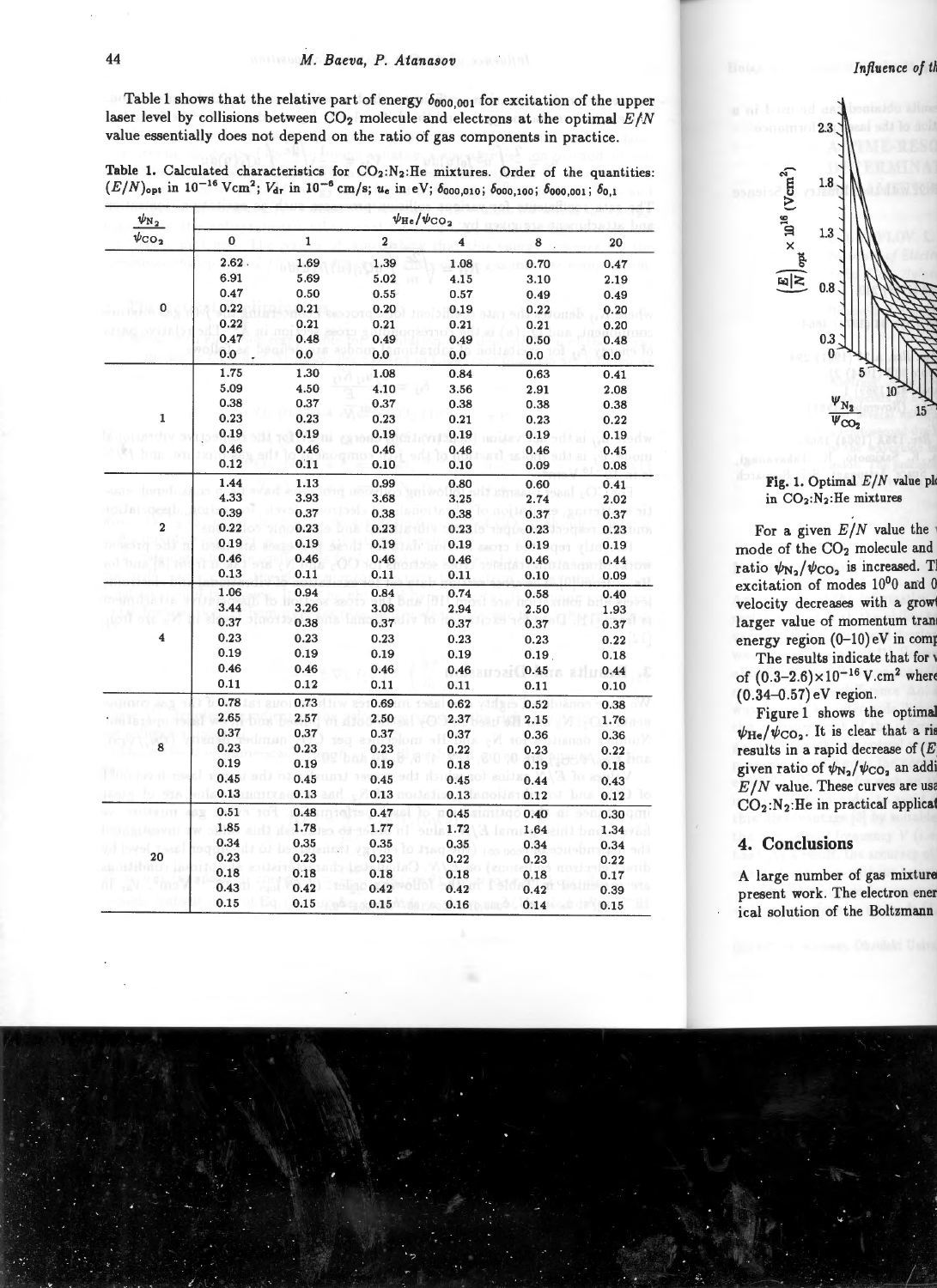#### Influence of the Gas Mixture Composition ...



Fig. 1. Optimal  $E/N$  value plotted versus the fractions of  $N_2$  and He molecules in  $CO<sub>2</sub>:N<sub>2</sub>:He$  mixtures

For a given  $E/N$  value the vibrational excitation rates for the antisymmetric. mode of the  $CO<sub>2</sub>$  molecule and the first vibrational level of  $N<sub>2</sub>$  increase when the ratio  $\psi_{N_2}/\psi_{CO_2}$  is increased. This can be explained by the decrease of losses for excitation of modes  $10^{00}$  and  $01^{10}$  of the CO<sub>2</sub> molecule. Also, the electron drift velocity decreases with a growth of the ratio  $\psi_{N_2}/\psi_{CO_2}$ . That results from the larger value of momentum transfer cross section for  $N_2$  molecules in the electron energy region  $(0-10)$  eV in comparison with that for  $CO<sub>2</sub>$  molecules.

The results indicate that for various gas mixtures  $(E/N)_{\text{oot}}$  changes in the range of  $(0.3-2.6)\times10^{-16}$  V.cm<sup>2</sup> whereas the electron mean energy varies slightly in the  $(0.34 - 0.57)$  eV region.

Figure 1 shows the optimal  $E/N$  values as a function of  $\psi_{N_2}/\psi_{CO_2}$  and  $\psi_{\text{He}}/\psi_{\text{CO}_2}$ . It is clear that a rise of  $\psi_{\text{N}_2}/\psi_{\text{CO}_2}$  and  $\psi_{\text{He}}/\psi_{\text{CO}_2}$  in the (0-4) range results in a rapid decrease of  $(E/N)_{\text{opt}}$  followed by an almost linear decrease. For a given ratio of  $\psi_{N_2}/\psi_{CO_2}$  an addition of He in the gas mixture decreases the optimal  $E/N$  value. These curves are usable for a choice of  $(E/N)_{\text{opt}}$  for energy gas mixture  $CO<sub>2</sub>:N<sub>2</sub>:He$  in practical applications.

## 4. Conclusions

A large number of gas mixtures used in CO<sub>2</sub> lasers has been investigated in the present work. The electron energy distribution functions were obtained by numerical solution of the Boltzmann equation using a projection method and incorpo